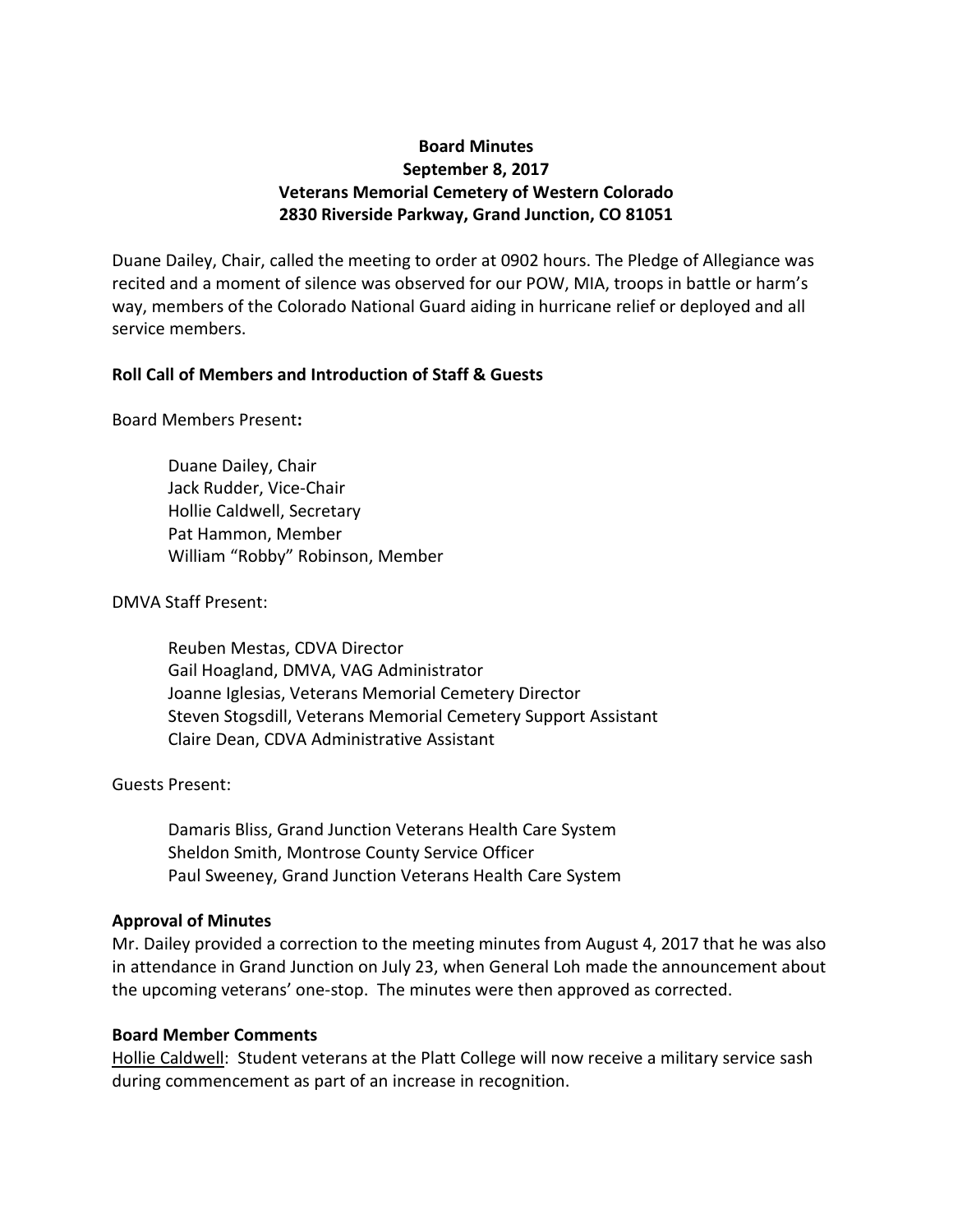Jack Rudder: The San Luis Valley has an Eastern Colorado Medical Administrator that visits the area once a month. During Regional Training, it was brought up that most of the rural County Service Officers are older, with many considering retirement. This may lead to Counties and/or regions without Service Officers.

Pat Hammon: The Healing Waters event in Eagle County was a success. As part of the Grand Junction One-Stop Advisory Group, Ms. Hammon will be in attendance at next week's meeting via phone conference. A well-received Cover to Cover workshop was held with Paul Sweeney of the Grand Junction Veterans Health Care System. Ms. Hammon and other veteran representatives met with the Deputy Secretary of the VA and discussed blue water, bad paper and the Choice program. The new Choice plan is set to roll out in January 2018. A parade, from Vail to Edwards, will commemorate Patriot Day on September 11. Ms. Hammon will attend Regional Training September 12-13.

Robby Robinson: The Rifle Community Living Center continues to struggle with staffing. They are finding it hard to compete with the neighboring nursing home that pays higher wages. One option may be to follow the Spanish Peaks model in Walsenburg, which has only one State employee to oversee that all State requirements are met.

In 2002, the Division of Veterans Affairs moved from Human Services to the Department of Military and Veterans Affairs. It was in that year that the dedication of the Veterans Memorial Cemetery of Western Colorado was held.

Duane Dailey: Constitution Week will be held in Grand County with several events scheduled for next week.

#### **Guest/Public Comments**

Sheldon Smith: The remains of several unclaimed veterans are being stored in Montrose area crematoriums. Mr. Smith asked the Board if they can cover the cost to properly transport and bury the veterans. The cost is under \$200 and the Veterans Assistance Grant only helps those still alive. Ms. Hammon suggested that Mr. Smith contact Fort Logan, since they deal with similar situations. Due to the high numbers of claims in Mesa and Delta Counties, Montrose County is helping with the overflow.

Paul Sweeney: The Grand Junction Veterans Health Care System is working to streamline healthcare in the area. A handout was distributed. Once the mobile medical clinic is running, it will provide the area with better communication and information on benefits. Some VA hospital patients are transferred to the Rifle Community Living Center for rehabilitation. Mr. Sweeney encouraged County Service Officers to attend VA Hospital events. Rocky Mountain PBS interviewed several veterans in the Grand Junction area for a documentary that will run after Ken Burns Vietnam series.

Damaris Bliss: Ms. Bliss has been busy marketing Telehealth in Southern Colorado.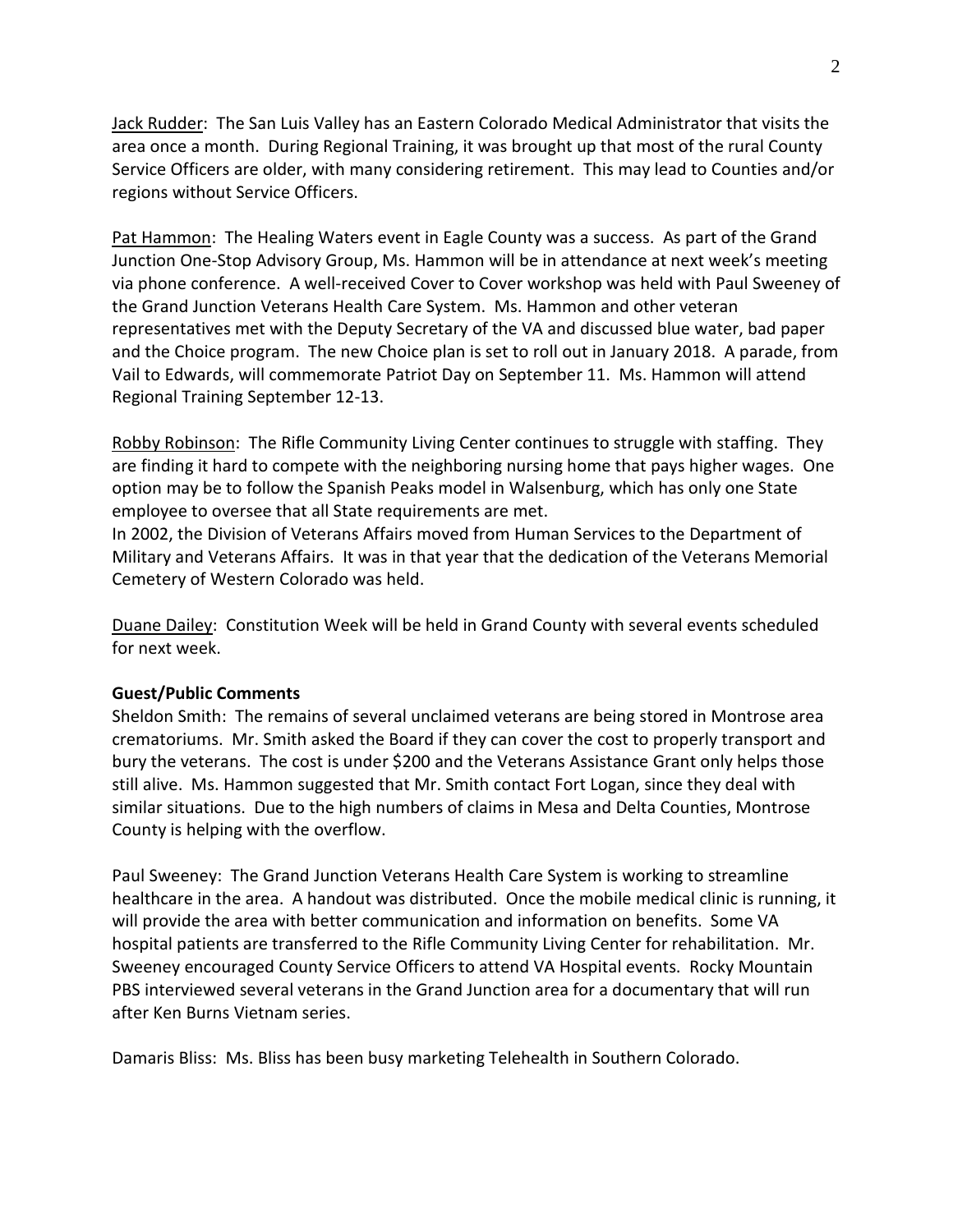#### **Staff Reports**

Joanne Iglesias: Ms. Iglesias presented the Board with a book on the Navaho Code Talkers, whom presented the Cemetery with a commemorative blanket. Duncan Brown has volunteered to retire US flags at the Cemetery. He replaces Navy veteran and Navajo member Roger McGuire. The replacement ceremony was covered on the front page of the Grand Junction Sentinel, which generated donations of \$2k for the Cemetery.

Ms. Hammon added that area Boy Scouts can earn badges if they help retire flags. Since opening its doors 15 years ago, the cemetery has provided a final resting place for 2,780 veterans, 1,062 spouses and nine dependent children. Last year, the cemetery underwent a Formal Compliance Review by the National Cemetery Administration and received a rating of 85%.

Since it takes about two years to complete the process, Mr. Robinson asked if it is too soon to look at investing more money into building additional columbariums. A map was created with proposed columbarium sites and Ms. Iglesias secured a general contractor to assist in the projection of the sites.

In age-related issues, liner failures have created erosion issues near a couple of columbariums and silt build up in both ponds.

Ms. Hammon asked if the cemetery offers memorial plaques for those veterans who had their ashes scattered at sea or elsewhere. Ms. Iglesias stated that family members can select Memorial stone for the cemetery's Memorial Garden. Quarterly memorial services are now held for those veterans without families. There were five veterans honored in October 2016. 27 veterans were given military honors in July. Members of the community attend the services that include the release of doves, cannon fire and the tolling of bells. Ms. Hammon requested an invitation to the next service. Mr. Dailey thanked Ms. Iglesias and her staff for the excellent work that they do. Both Mickey Hunt and Greg Dorman will be helping the cemetery crew in the coming weeks.

Duane Dailey (on behalf of Mr. Hunt and Mr. Dorman): Both Mr. Hunt and Mr. Dorman are preparing information to be submitted in the Governor's Report. The Community Living Center visits via Blackhawk helicopters will be held on October 4-5 this year.

Ben Mestas: The Annual Board Retreat was held yesterday at the Clarion Inn. The Board was asked to review all the documents that were discussed and to bring up any changes that need to be made in a timely manner. Top contractors for the Grand Junction One-Stop will be interviewed next Thursday. Mr. Mestas encouraged Board members to attend this year's homeless stand-downs, which are listed on his report. Many of the stand-downs are supported through the Veterans Trust Fund.

Gail Hoagland: Grant reimbursement requests have recently increased. In October, Ms. Hoagland will travel to the four-corners area to monitor grantees in the four-corners area as well as attend the homeless stand-down in Durango. Board members are strongly encouraged to attend the Durango stand-down.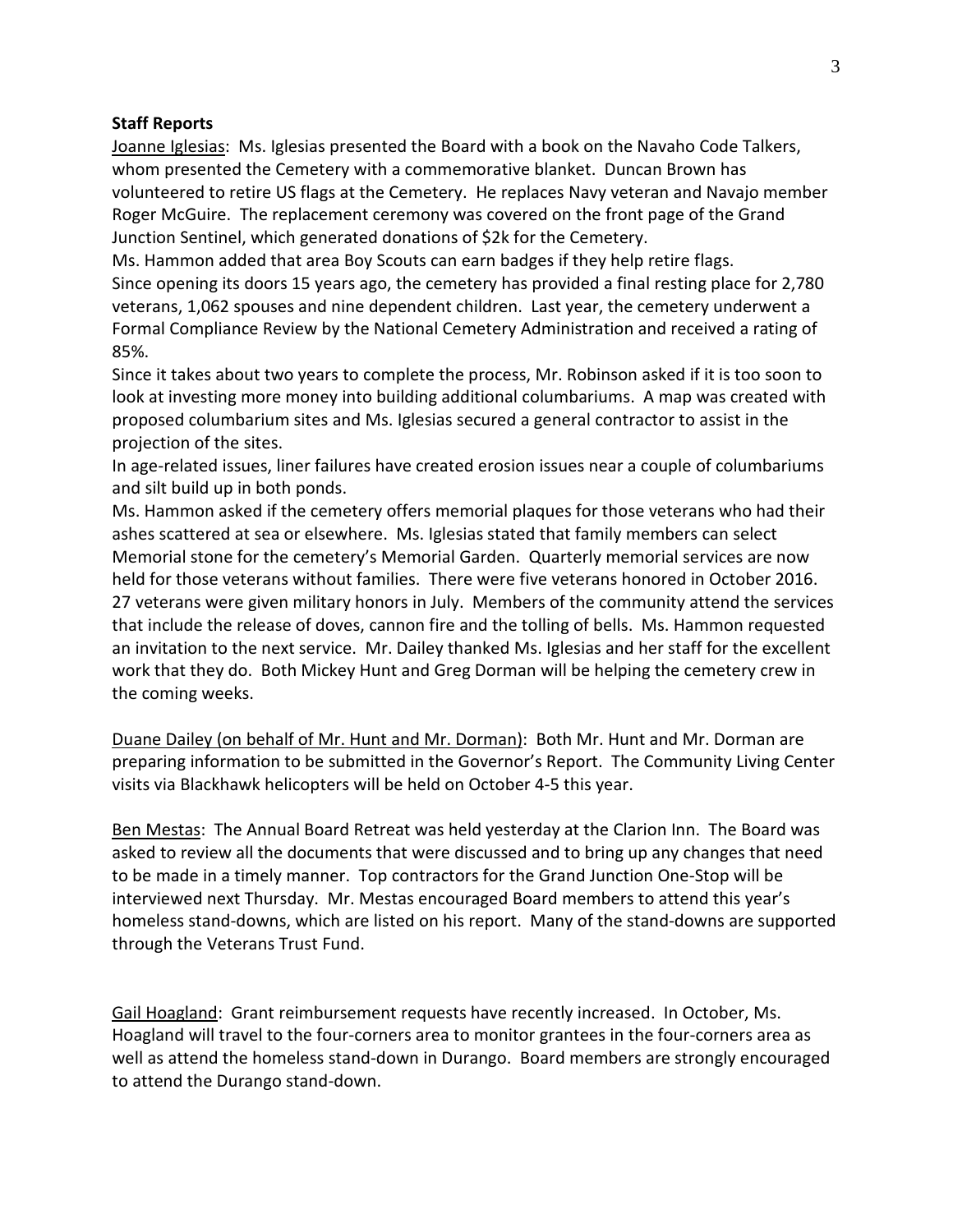Mr. Dailey inquired about the Durango town hall meeting with the VA. Mr. Mestas will check on the date of that meeting.

The USS Colorado Commissioning Grant Agreement is in the works. County Service Officers Sheldon Smith, Greg Bak and Brian Oney were asked to coordinate with the Commissioning Committee awareness events on the western slope and cohost the crew members in various community events and site visits at the Rifle Community Living Center and the ROTC in Montrose. The Commissioning Committee is promoting a STEM curriculum via the State Library System.

The Board recessed at 10:25 a.m. and resumed labor at 10:37 a.m.

Ms. Caldwell wondered if and when the Board will be able to tour the Rocky Mountain Regional VA Medical Center, which will officially open next spring. Mr. Mestas will try to coordinate a tour following the December Board meeting.

Mr. Mestas will help locate veterans on the Colorado Freedom Memorial for Mr. Dailey.

## **Future Meetings**

October 6, 2017: El Paso County- location TBD.

## **Old Business**

#### **New Business**

The Board discussed changing the dates of the monthly Board meetings. With dates and locations already confirmed for this year, it would be difficult to change. Keeping the meetings standardized will promote more community involvement. Mr. Mestas suggested that the Board discuss the issue with Lacey Golonka, the only Board member not present, during next month's meeting. Mr. Dailey stated that he wanted to entertain the motion that the Board keeps its current meeting schedule. Ms. Caldwell motioned to retain the current meeting schedule. Mr. Rudder seconded the motion and it was carried unanimously.

Mr. Robinson addressed the issue of recruiting younger veterans to serve as County Service Officers. Although income for County Service Officers has increased ten-fold it is still not enough to solely live on. Mr. Rudder added that with advancements in the digital age, many rural County Service Officers now need to purchase additional equipment to complete work. The Counties are responsible for purchasing any additional office equipment. Various agencies such as the American Legion may be able to donate laptops and printers as well. Mr. Dailey stated that County Commissioners need to be educated in what the Veteran Service Officers do. Mr. Smith suggested that we should recruit disabled veterans with a 60% or higher rating (i.e., independent income) and Ms. Hammon said that marketing ideas could come from the Strategic Planning Committee.

Ms. Hammon mentioned that a Vietnam Documentary by director Ken Burns will run on Rocky Mountain PBS beginning on September 17. A documentary about western slope veterans and alternative therapies will run on Rocky Mountain PBS on October 19.